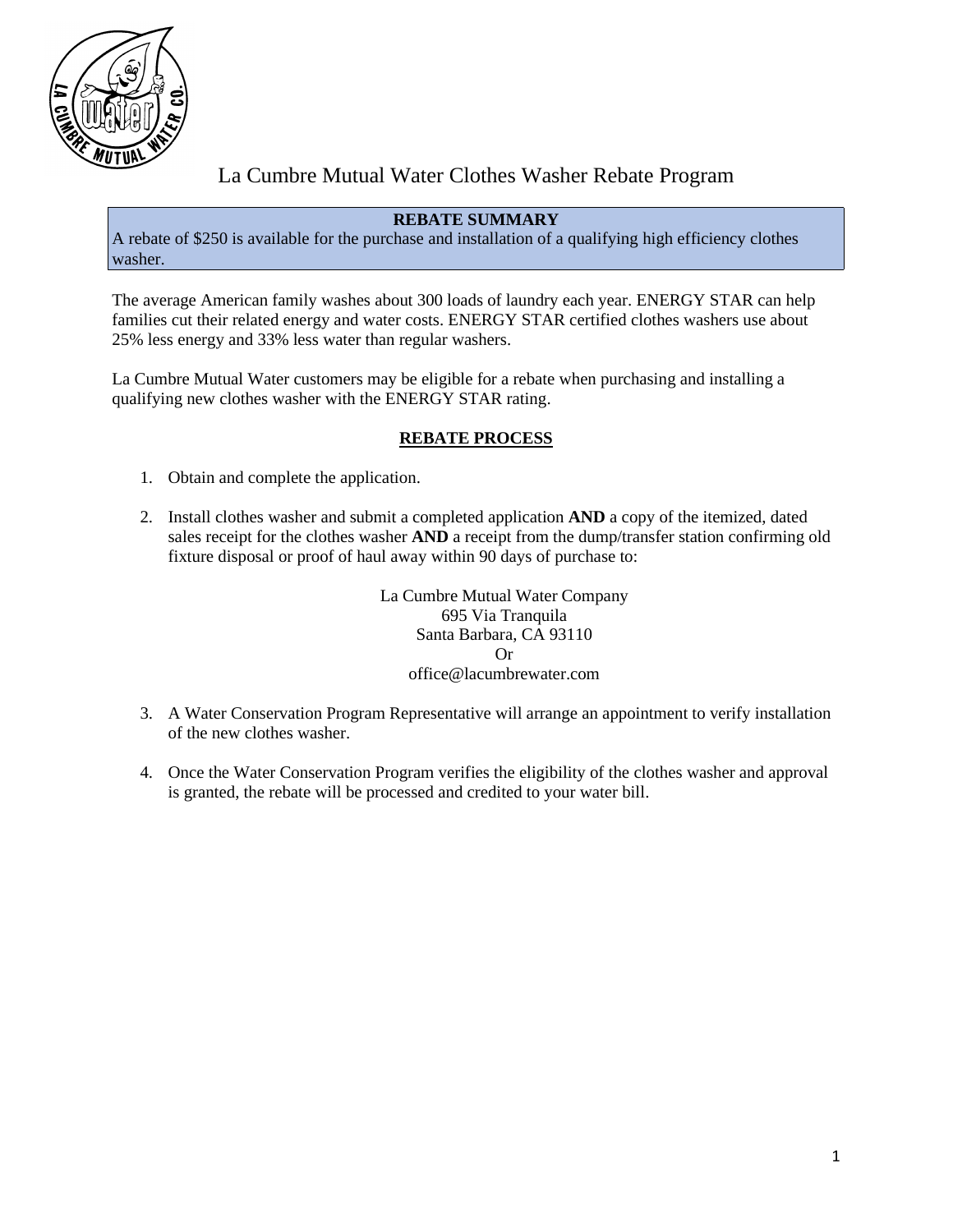

# **CLOTHES WASHER REBATE PROGRAM GUIDELINES AND CONDITIONS:**

#### Qualifying Applicants

Customers who pay a water utility bill to La Cumbre Mutual Water Co.

#### Rebate Details

The rebate amount is \$250 for the purchase and installation of each new ENERGY STAR certified clothes washer.

Within 90 days of your completed installation, send the following:

- Buy your fixture/appliance.
- Install your new fixture/appliance.
- Provide an itemized receipt of fixture/appliance purchase.
- Provide a receipt from the dump/transfer station confirming old fixture disposal or proof of haul away.

By applying, applicants agree to an inspection to verify the installation. Rebates will only be awarded after verification of proper installation and compliance with the requirements of this rebate. Rebate will be credited to your water bill.

#### Rebate Requirements

The new clothes washer must be ENERGY STAR certified. Clothes washers that do not meet this certification will not qualify for a rebate. The washer must be purchased after 1/1/22, previous installations will not be considered for a rebate. The clothes washer must be properly installed and functional before inspection.

#### Important Notes

- Possession or submission of a rebate application does not guarantee a rebate approval.
- Rebates are processed on a first-come, first-served basis, while funding lasts.
- Rebate amounts are subject to change without notification.
- If approved, the rebate will be credited to the billing account
- The Clothes Washer Rebate Program is subject to change or termination without notice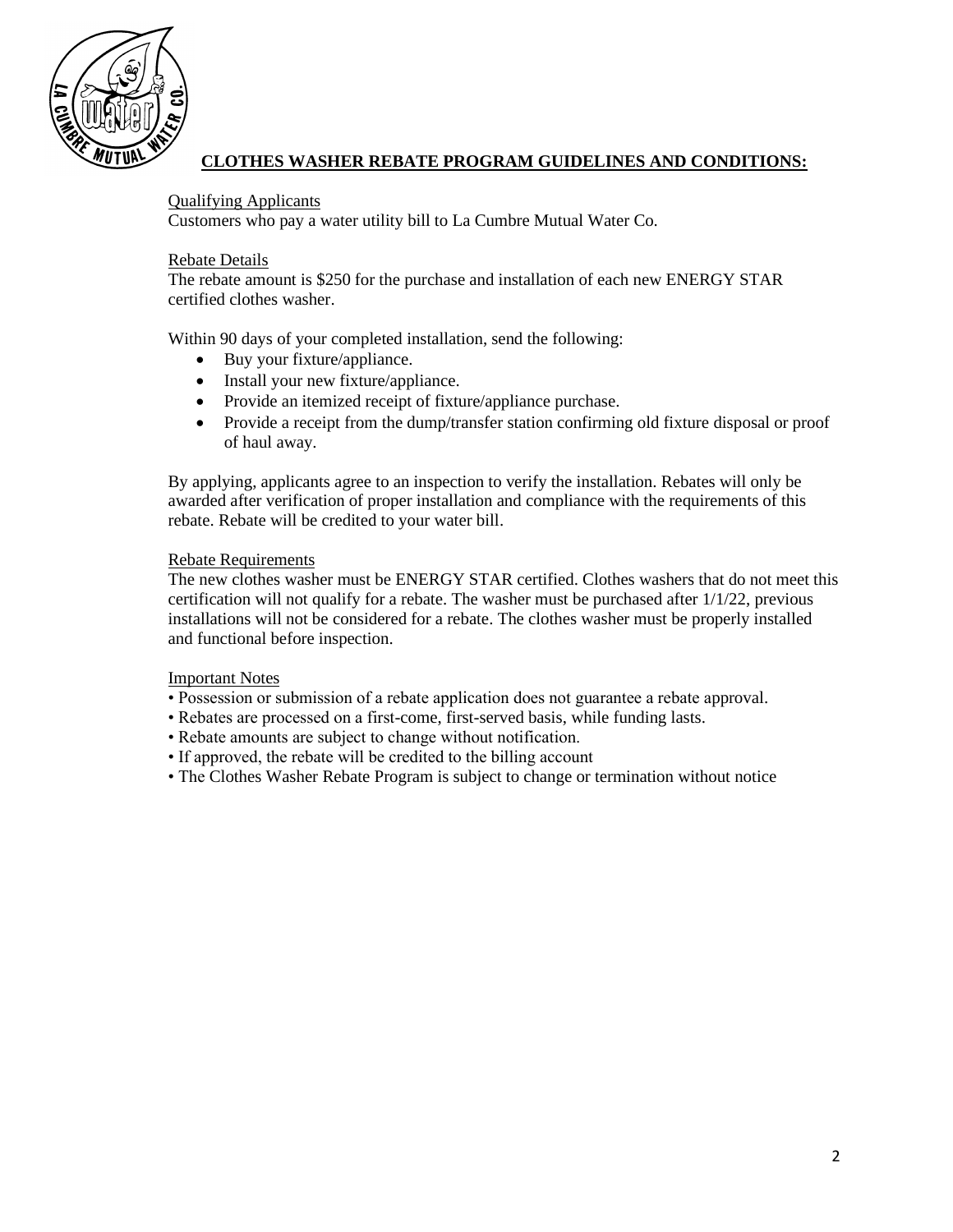

# **Clothes Washer Rebate Application**

Date:

#### ACCOUNT INFORMATION

| Name on Account: |
|------------------|
|                  |
|                  |
|                  |

#### REBATE INFORMATION

Application must be approved prior to issuance of rebate. Incomplete applications will be returned. A copy of the original itemized, dated sales receipt for the clothes washer, as well as proof of disposal of old unit must be submitted with the completed rebate application within 90 days of the purchase date. Installation costs and new construction costs are not included in the rebate. Accessories and taxes are also not included.

How did you learn about this rebate? \_\_\_\_\_\_\_\_\_\_\_\_\_\_\_\_\_\_\_\_\_\_\_\_\_\_\_\_\_\_\_\_\_\_\_\_\_\_\_\_\_\_\_\_\_\_\_

Send Completed application and proof of purchase to:

La Cumbre Mutual Water Company 695 Via Tranquila Santa Barbara, CA 93110 Or office@lacumbrewater.com

#### CLOTHES WASHER INFORMATION

Complete the information below.

| Clothes Washer Brand:                   | Model:          |
|-----------------------------------------|-----------------|
|                                         | Date Purchased: |
| Purchase Price (without tax): \$        |                 |
| Estimated Age of Removed Clothes Washer |                 |